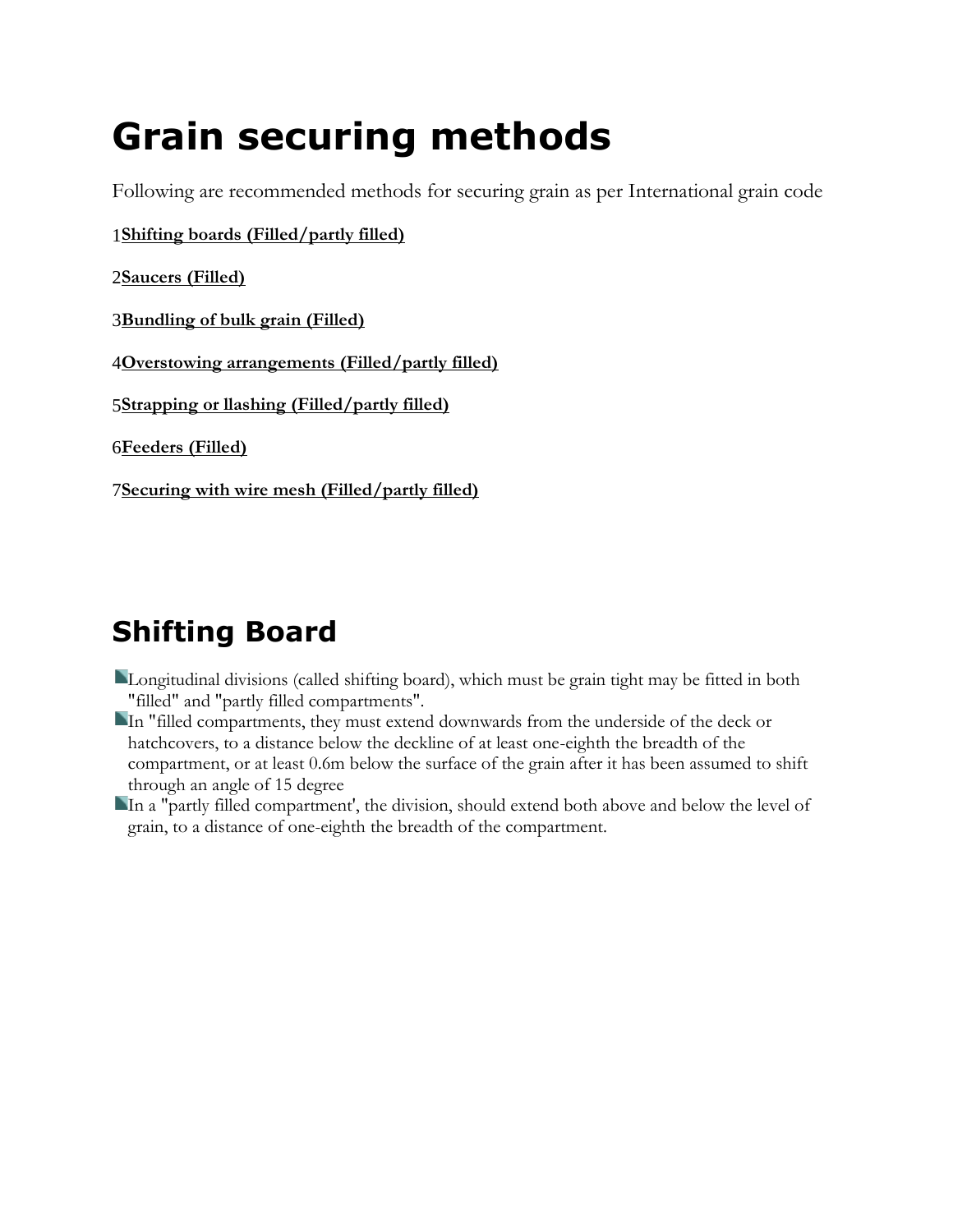

**Figure: Shifting boards**

# **14 Saucers**

14.1. For the purpose of reducing the heeling moment a saucer may be used in place of a longitudinal division in way of a hatch opening only in a filled, trimmed, compartment as defined in A 2.2, except in the case of linseed and other seeds having similar properties, where a saucer may not be substituted for a longitudinal division. If a longitudinal division is provided, it shall meet the requirements of A 10.9.

14.2. The depth of the saucer, measured from the bottom of the saucer to the deck line, shall be as follows:

.1. For ships with a moulded breadth of up to 9.1 m, not less than 1.2 m.

.2. For ships with a moulded breadth of 18.3 m or more, not less than 1.8 m.

.3. For ships with a moulded breadth between 9.1 m and 18.3 m, the minimum depth of the saucer shall be calculated by interpolation.

14.3. The top (mouth) of the saucer shall be formed by the underdeck structure in way of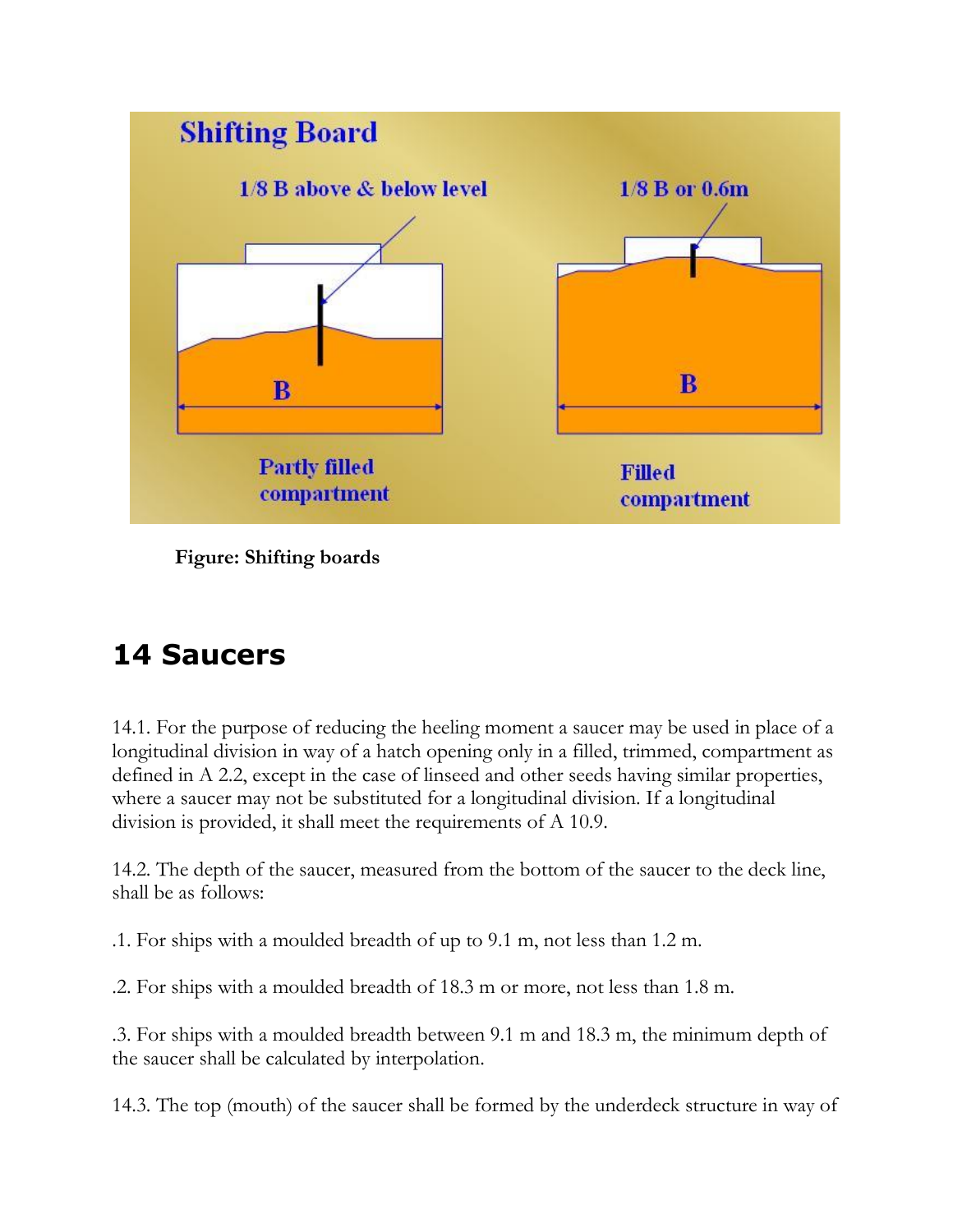the hatchway, i.e. hatch side girders or coamings and hatch end beams. The saucer and hatchway above shall be completely filled with bagged grain or other suitable cargo laid down on a separation cloth or its equivalent and stowed tightly against adjacent structure so as to have a bearing contact with such structure to a depth equal to or greater than one half of the depth specified in A 14.2. If hull structure to provide such bearing surface is not available, the saucer shall be fixed in position by steel wire rope, chain, or double steel strapping as specified in A 17.1.4 and spaced not more than 2.4 m apart.



Fig: Saucers

#### **15. Bundling of bulk grain**

. As an alternative to filling the saucer in a filled, trimmed, compartment with bagged grain or other suitable cargo a bundle of bulk grain may be used provided that:

.1. The dimensions and means for securing the bundle in place are the same as specified for a saucer in A 14.2 and A 14.3.

.2. The saucer is lined with a material acceptable to the Administration having a tensile strength of not less than 2,687 N per 5 cm strip and which is provided with suitable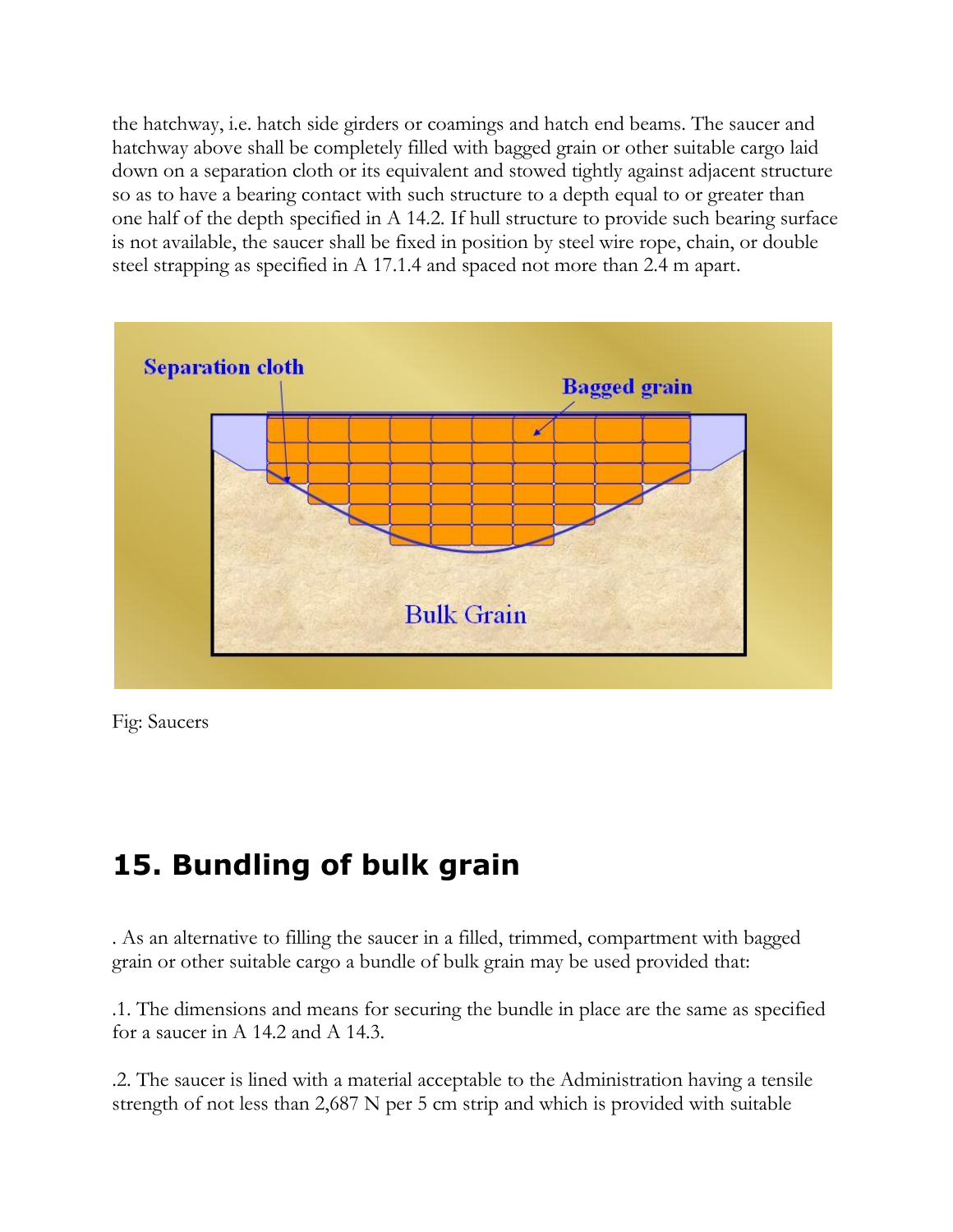means for securing at the top.

.3. As an alternative to A 15.2, a material acceptable to the Administration having a tensile strength of not less than 1,344 N per 5 cm strip may be used if the saucer is constructed as follows:

.3.1. Athwartship lashings acceptable to the Administration shall be placed inside the saucer formed in the bulk grain at intervals of not more than 2.4 m. These lashings shall be of sufficient length to permit being drawn up tight and secured at the top of the saucer.

.3.2. Dunnage not less than 25 mm in thickness or other suitable material of equal strength and between 150 mm and 300 mm in width shall be placed fore and aft over these lashings to prevent the cutting or chafing of the material which shall be placed thereon to line the saucer.

.4. The saucer shall be filled with bulk grain and secured at the top except that when using material approved under A 15.3 further dunnage shall be laid on top after lapping the material before the saucer is secured by setting up the lashings.

.5. If more than one sheet of material is used to line the saucer they shall be joined at the bottom either by sewing or by a double lap.

.6. The top of the saucer shall be coincidental with the bottom of the beams when these are in place and suitable general cargo or bulk grain may be placed between the beams on top of the saucer.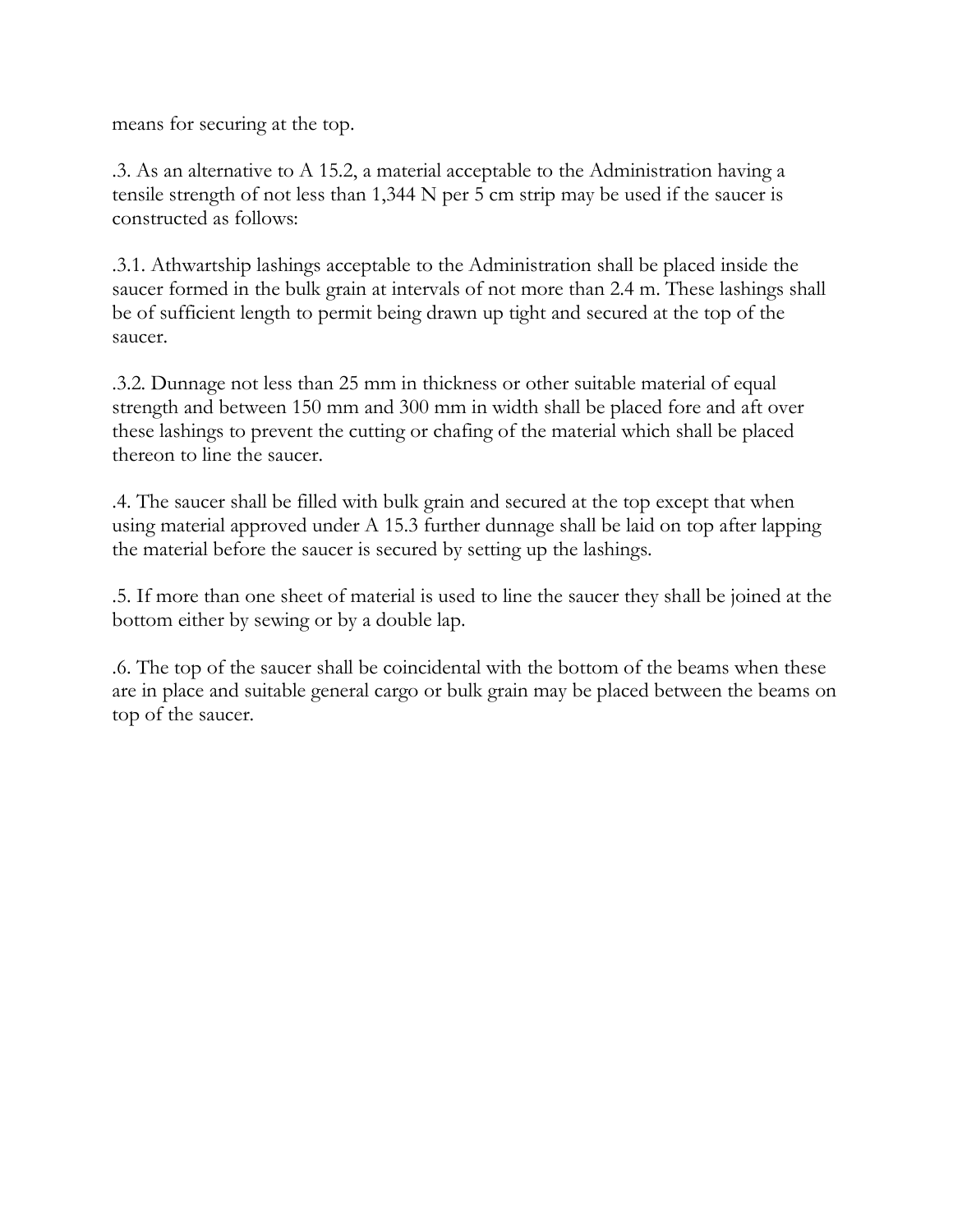

Figure: Bundling of bulk grain

### **16. Over-stowing arrangements**

16.1. Where bagged grain or other suitable cargo is utilized for the purpose of securing partly filled compartments, the free grain surface shall be level and shall be covered with a separation cloth or equivalent or by a suitable platform. Such platform shall consist of bearers spaced not more than 1.2 m apart and 25 mm boards laid thereon spaced not more than 100 mm apart. Platforms may be constructed of other materials provided they are deemed by the Administration to be equivalent.

16.2. The platform or separation cloth shall be topped off with bagged grain tightly stowed and extending to a height of not less than one sixteenth of the maximum breadth of the free grain surface or 1.2 m, whichever is the greater.

16.3. The bagged grain shall be carried in sound bags which shall be well filled and securely closed.

16.4. Instead of bagged grain, other suitable cargo tightly stowed and exerting at least the same pressure as bagged grain stowed in accordance with A 16.2 may be used.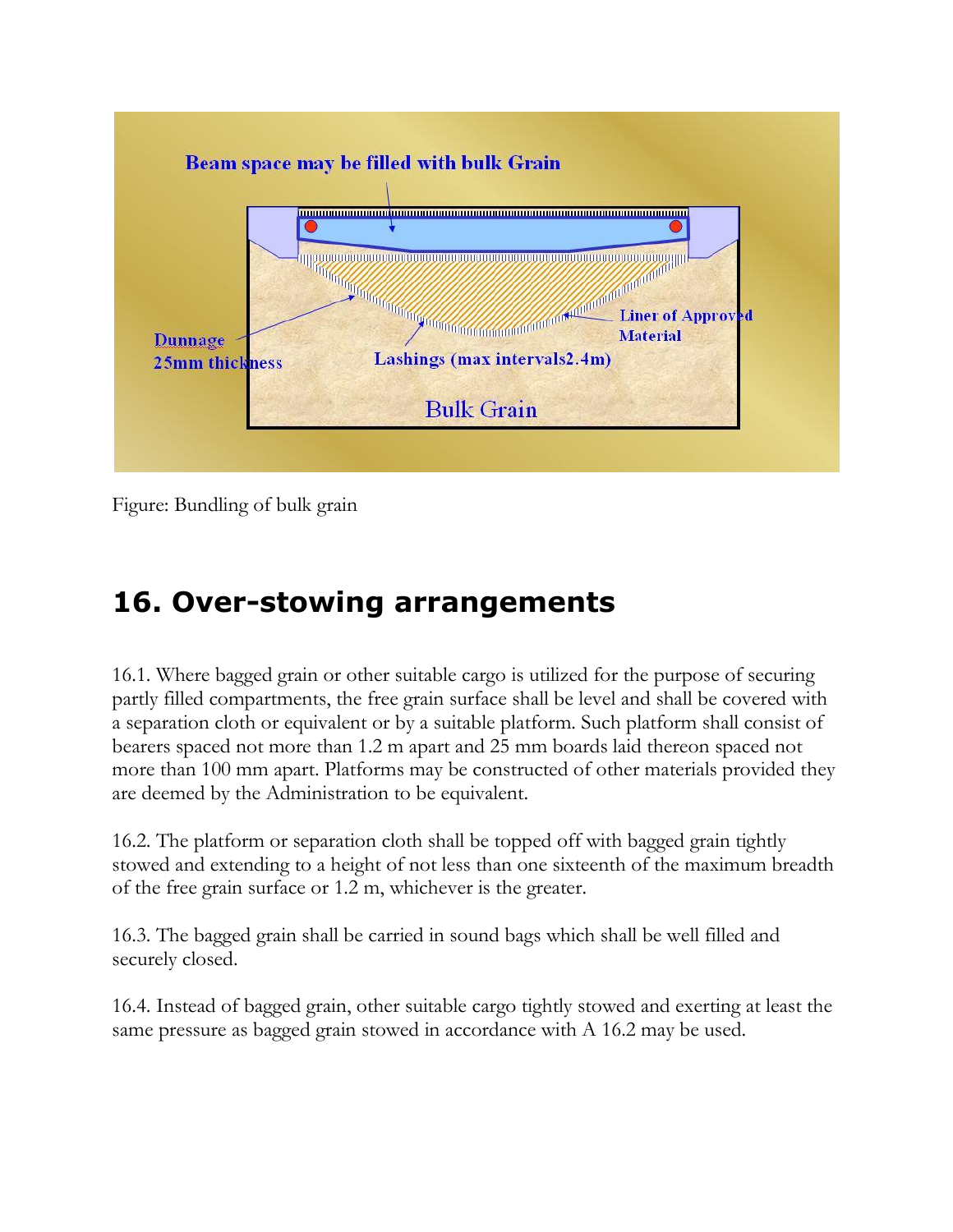

# **17 Strapping or Lashing**

. When, in order to eliminate heeling moments in partly filled compartments, strapping or lashing is utilized, the securing shall be accomplished as follows:

.1. The grain shall be trimmed and levelled to the extent that it is very slightly crowned and covered with burlap separation cloths, tarpaulins or the equivalent.

.2. The separation cloths and/or tarpaulins shall overlap by at least 1.8 m.

.3. Two solid floors of rough 25 mm x 150 mm to 300 mm lumber shall be laid with the top floor running longitudinally and nailed to an athwartships bottom floor. Alternatively, one solid floor of 50 mm lumber, running longitudinally and nailed over the top of a 50 mm bottom bearer not less than 150 mm wide, may be used. The bottom bearers shall extend the full breadth of the compartment and shall be spaced not more than 2.4 m apart. Arrangements utilizing other materials and deemed by the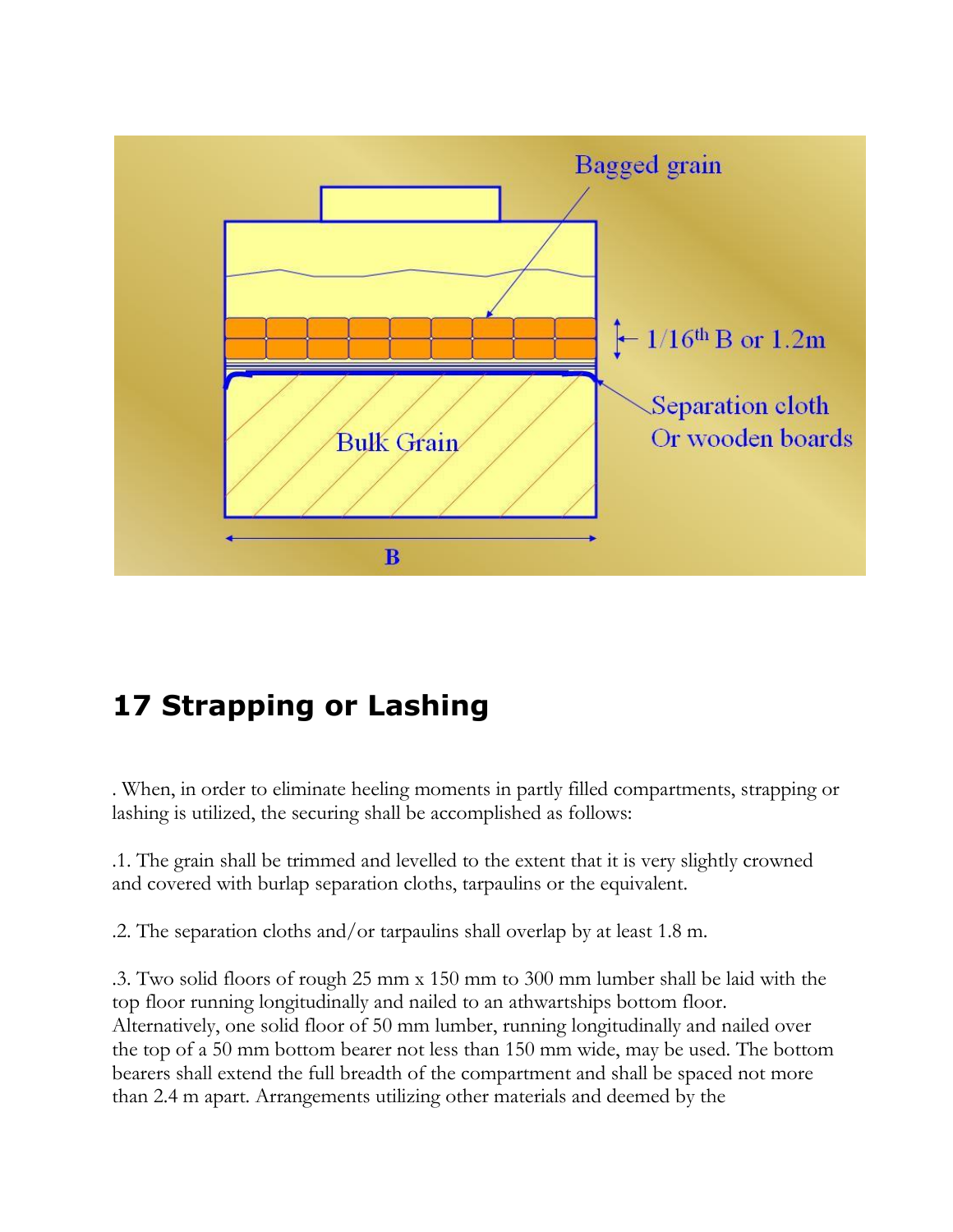Administration to be equivalent to the foregoing may be accepted.

.4. Steel wire rope (19 mm diameter or equivalent), double steel strapping (50 mm x 1.3 mm and having a breaking load of at least 49 kN), or chain of equivalent strength, each of which shall be set tightly by means of a 32 mm turnbuckle, may be used for lashings. A winch tightener, used in conjunction with a locking arm, may be substituted for the 32 mm turnbuckle when steel strapping is used, provided suitable wrenches are available for setting up as necessary. When steel strapping is used, not less than three crimp seals shall be used for securing the ends. When wire is used, not less than four clips shall be used for forming eyes in the lashings.

.5. Prior to the completion of loading the lashing shall be positively attached to the framing at a point approximately 450 mm below the anticipated final grain surface by means of either a 25 mm shackle or beam clamp of equivalent strength.

.6. The lashings shall be spaced not more than 2.4 m apart and each shall be supported by a bearer nailed over the top of the fore and aft floor. This bearer shall consist of lumber of not less than 25 mm x 150 mm or its equivalent and shall extend the full breadth of the compartment.

.7. During the voyage the strapping shall be regularly inspected and set up where necessary.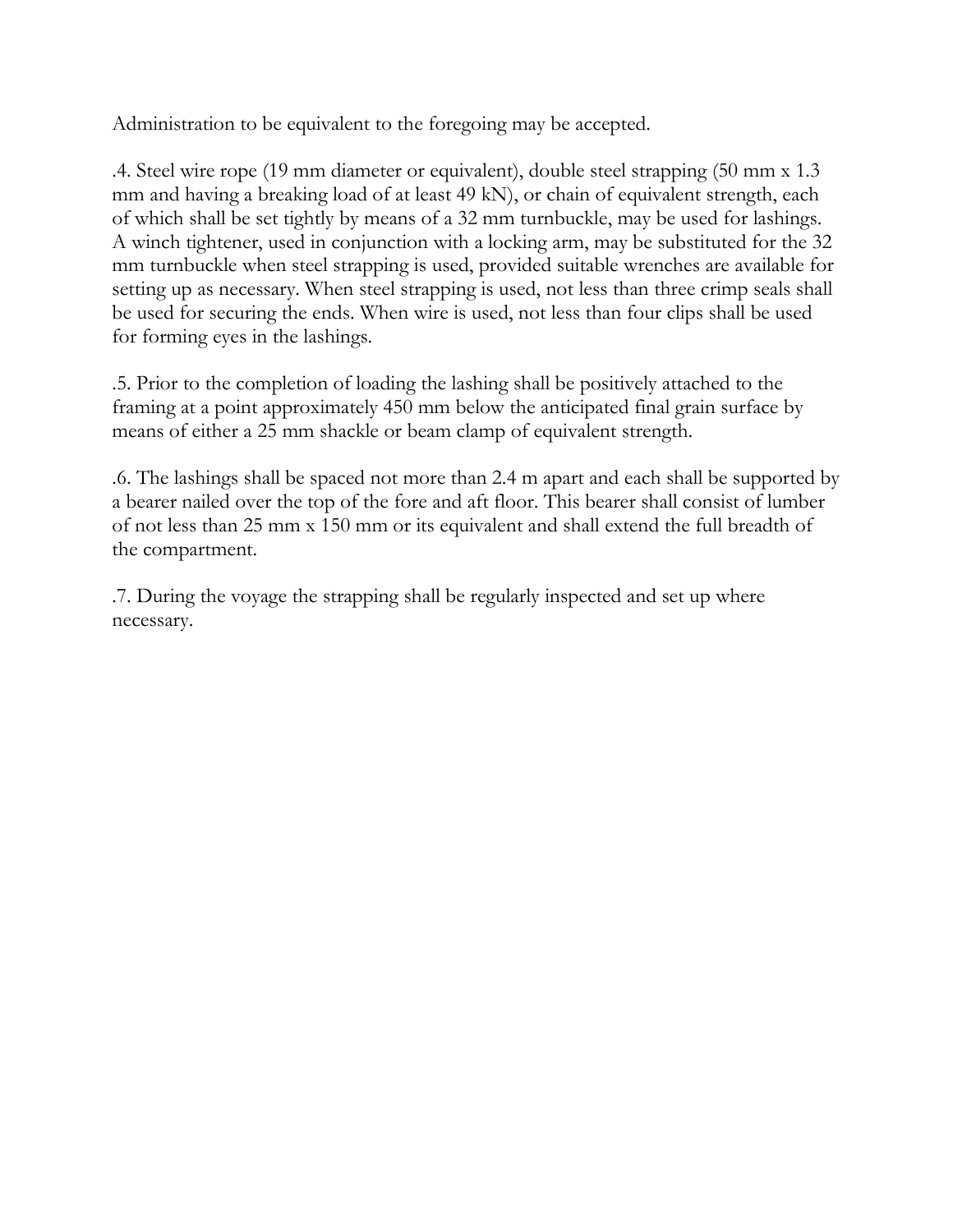

#### SECURING OF PARTLY FILLED COMPARTMENT BY STRAPPING OR LASHING

#### **Feeders**

ý,

It may be assumed that under the influence of ship motion underdeck voids will be substantially filled by the flow of grain from a pair of longitudinal feeders provided that:

the feeders extends for the full length of the deck and that the perforations therein are adequately spaced.

the volume of each feeder is equal to the volume of the underdeck void outboard of the hatchside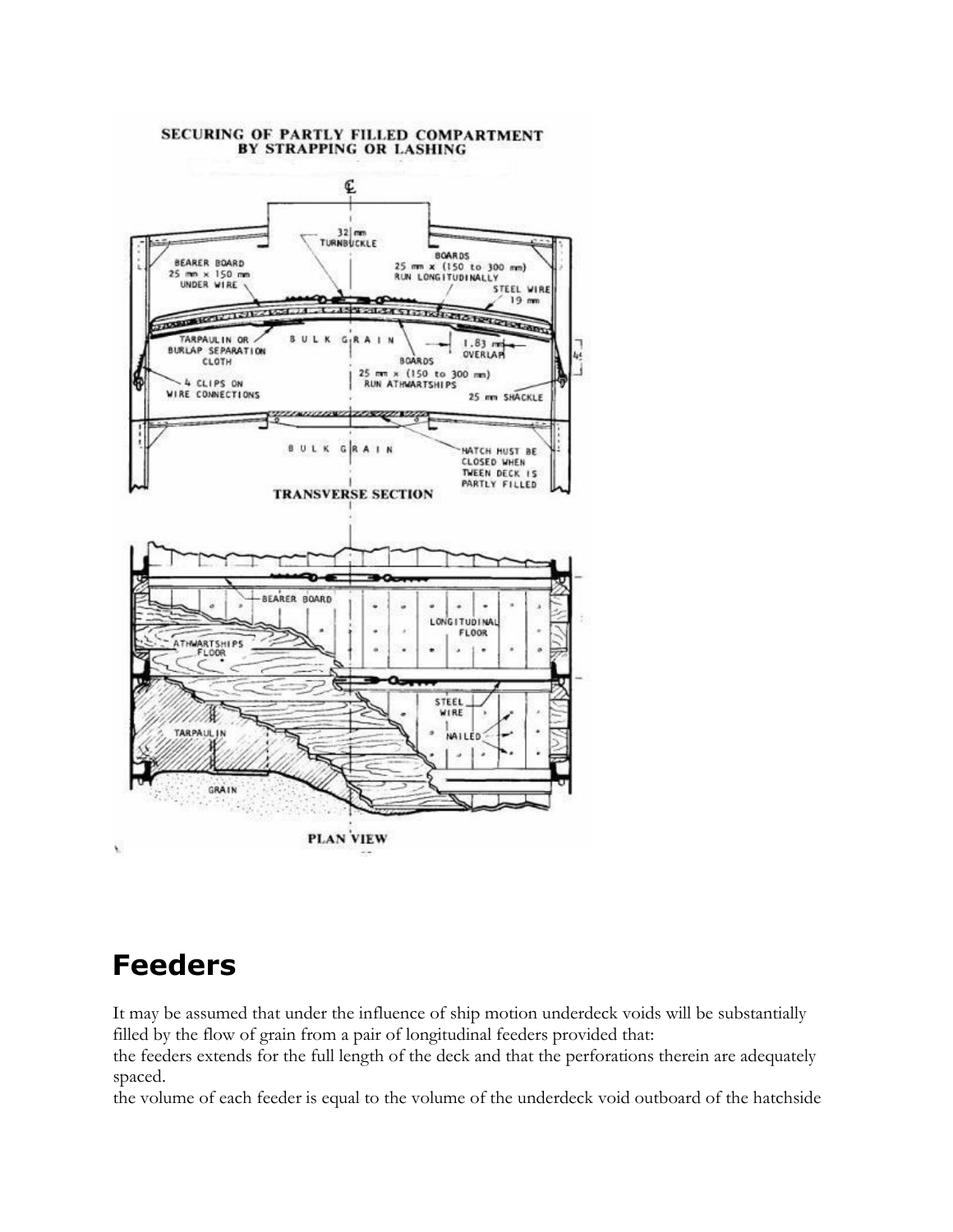girder and its continuation.



**Fig: Feeders**

# **18. Securing with wire mesh**

. When, in order to eliminate grain heeling moments in partly filled compartments, strapping or lashing is utilized, the securing may, as an alternative to the method described in A 17, be accomplished as follows:

.1. The grain shall be trimmed and levelled to the extent that it is very slightly crowned along the fore and aft centreline of the compartment.

.2. The entire surface of the grain shall be covered with burlap separation cloths, tarpaulins, or the equivalent. The covering material shall have a tensile strength of not less than 1,344 N per 5 cm strip.

.3. Two layers of wire reinforcement mesh shall be laid on top of the burlap or other covering. The bottom layer is to be laid athwartships and the top layer is to be laid longitudinally. The lengths of wire mesh are to be overlapped at least 75 mm. The top layer of mesh is to be positioned over the bottom layer in such a manner that the squares formed by the alternate layers measure approximately 75 mm x 75 mm. The wire reinforcement mesh is the type used in reinforced concrete construction. It is fabricated